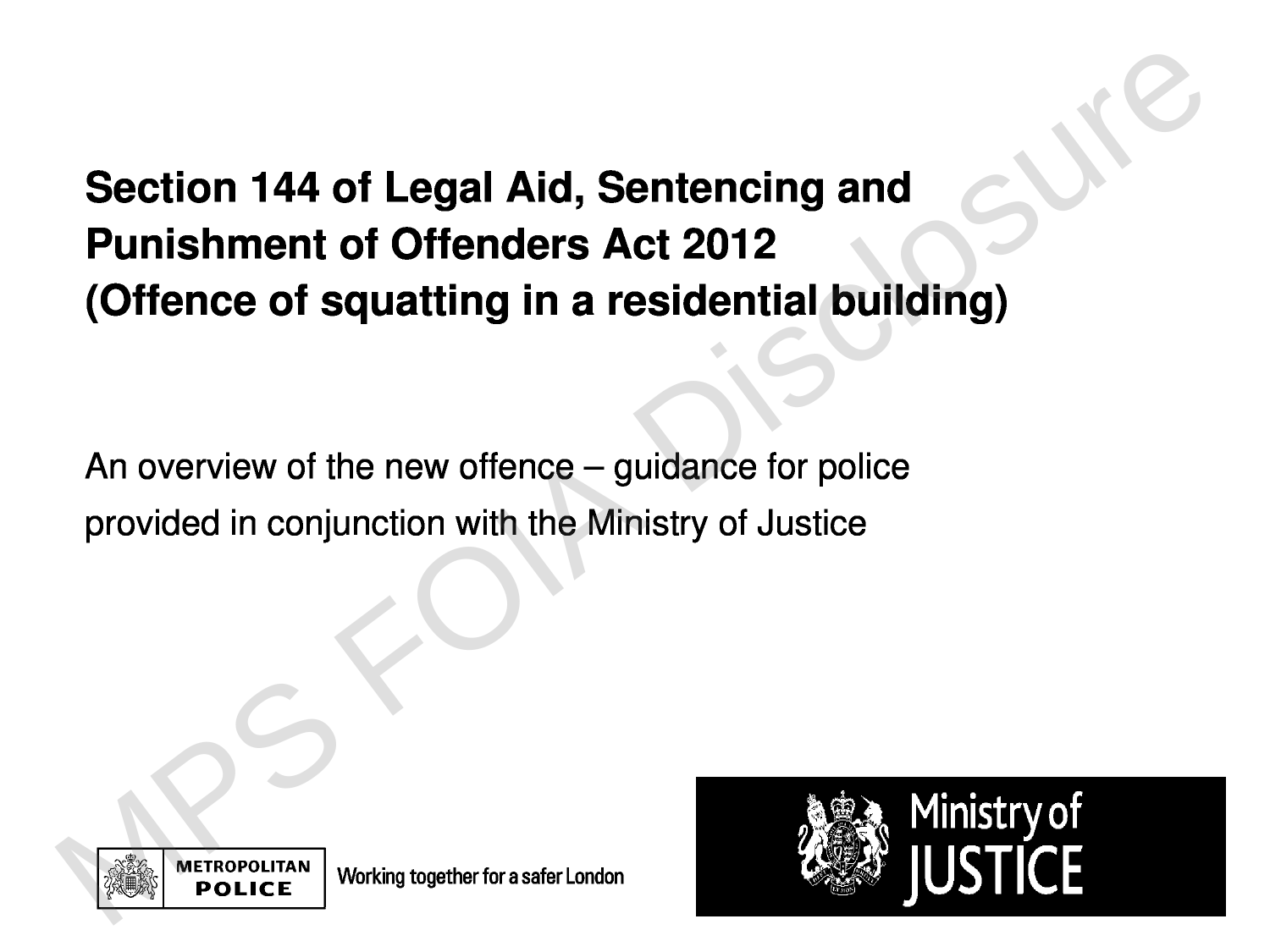#### Introduction

- **Section 144 of the Legal Aid** , **Sentencing and Punishment of Offender s Act 2012 creates a new offence of squatting in a residential building** , **which will apply throughout England and Wales** .
- The offence was introduced following public concern about the harm **that trespassers can cause** , **and will protect owners and lawful occupier s of any type of residential building** .
- This includes homeowners and tenants who might have been excluded **from their homes by trespassers**, **but it will also protect landlords**, **second homeowners and local authorities who discover trespassers in any residential property that they own or control even if no one is living there at the time the trespassers enter** . **Introduction**<br>
Section 144 of the Legal Aid, Sentencing and Punishment of Offenders<br>
Act 2012 creates a new offence of squatting in a residential building,<br>
which will apply throughout England and Wales.<br>
The offence was

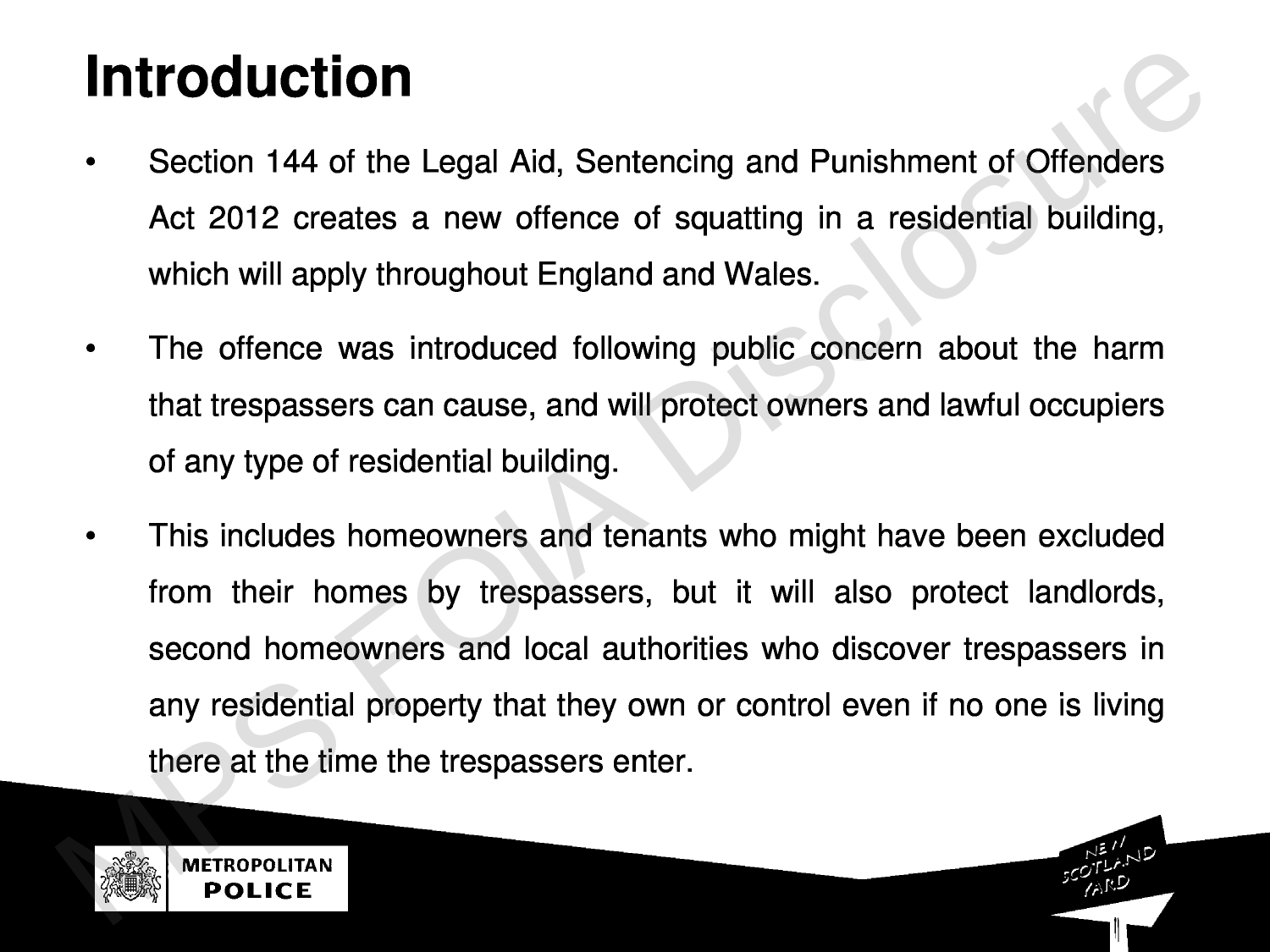# **Objectives**

- To provide an overview of the new offence
- **Fo explain police powers**
- **Provide a consideration of alternative offences**
- **•** To explain police action in response to Section 6 Criminal Law Act 1977 'Squatters' rights' **follogiers**<br> **Follogiers**<br> **Follogiers**<br> **For explain police powers**<br> **For explain police action of alternative offences**<br> **Follogiers**<br> **Follogiers**<br> **POLICE**<br> **POLICE**
- **•** Managing enforcement issues

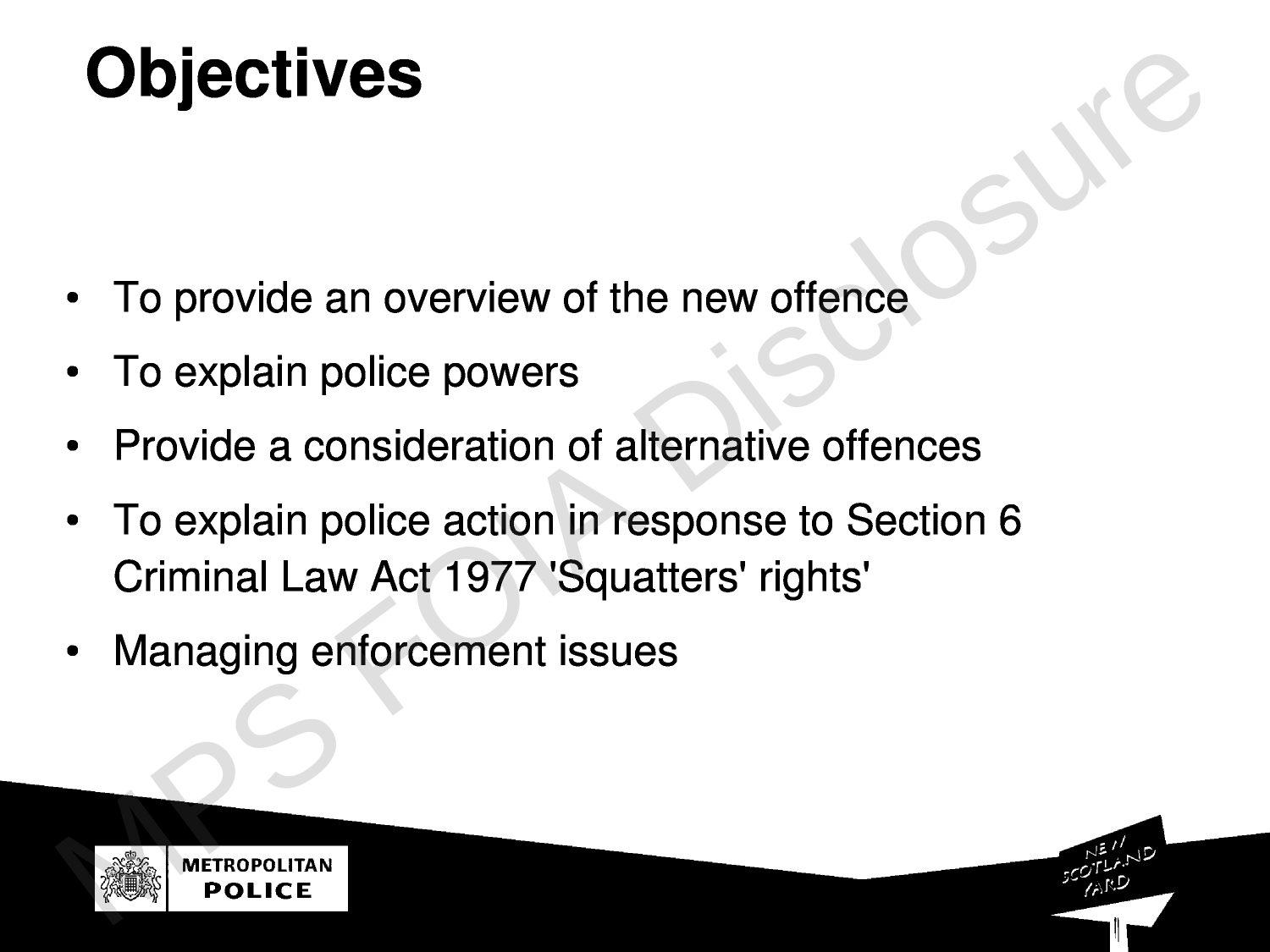#### Subsection 1 **-** The Offence Points to prove

- A person is in a residential building as a trespasser **having entered it as such** ;
- **•** The person knows or ought to know that they are a **trespasser** ; **and**
- **The person is living in the building or intends to live there for any period**. **Subsection 1 - The Offence**<br> **Points to prove**<br>
• A person is in a residential building as a trespasser<br>
having entered it as such;<br>
• The person knows or ought to know that they are a<br>
trespasser; and<br>
• The person is li

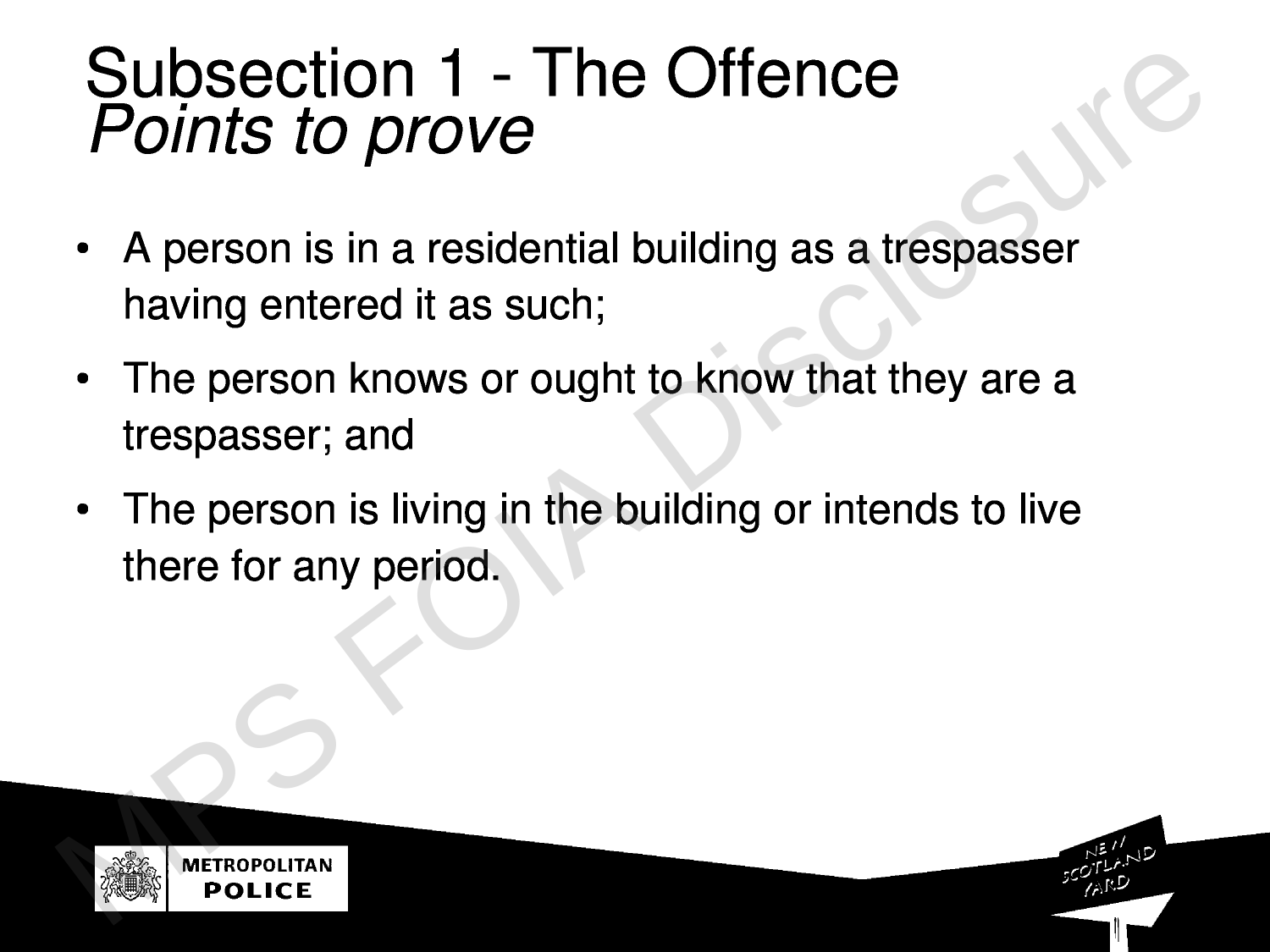#### **A** p**erson is in a residential** building as a **tres**p**asser** having **entered it as such** ;

- Offence will not apply to a person who entered **building with property owner** '**s permission e** .**g**. **a legitimate tenant**
- **•** This is so even if a legitimate tenant subsequently falls behind with rent payments or decides to withhold **rent**. **Such a person is not a trespasser for the purposes of this offence** . **A property owner would be expected to pursue established eviction processes in the civil courts if they wanted to regain possession of their property in such circumstances** . *A person is in a residential building as a*<br>*trespasser having entered it as such;*<br>• Offence will not apply to a person who entered<br>building with property owner's permission e.g. a<br>legitimate tenant<br>**This is so even if a**

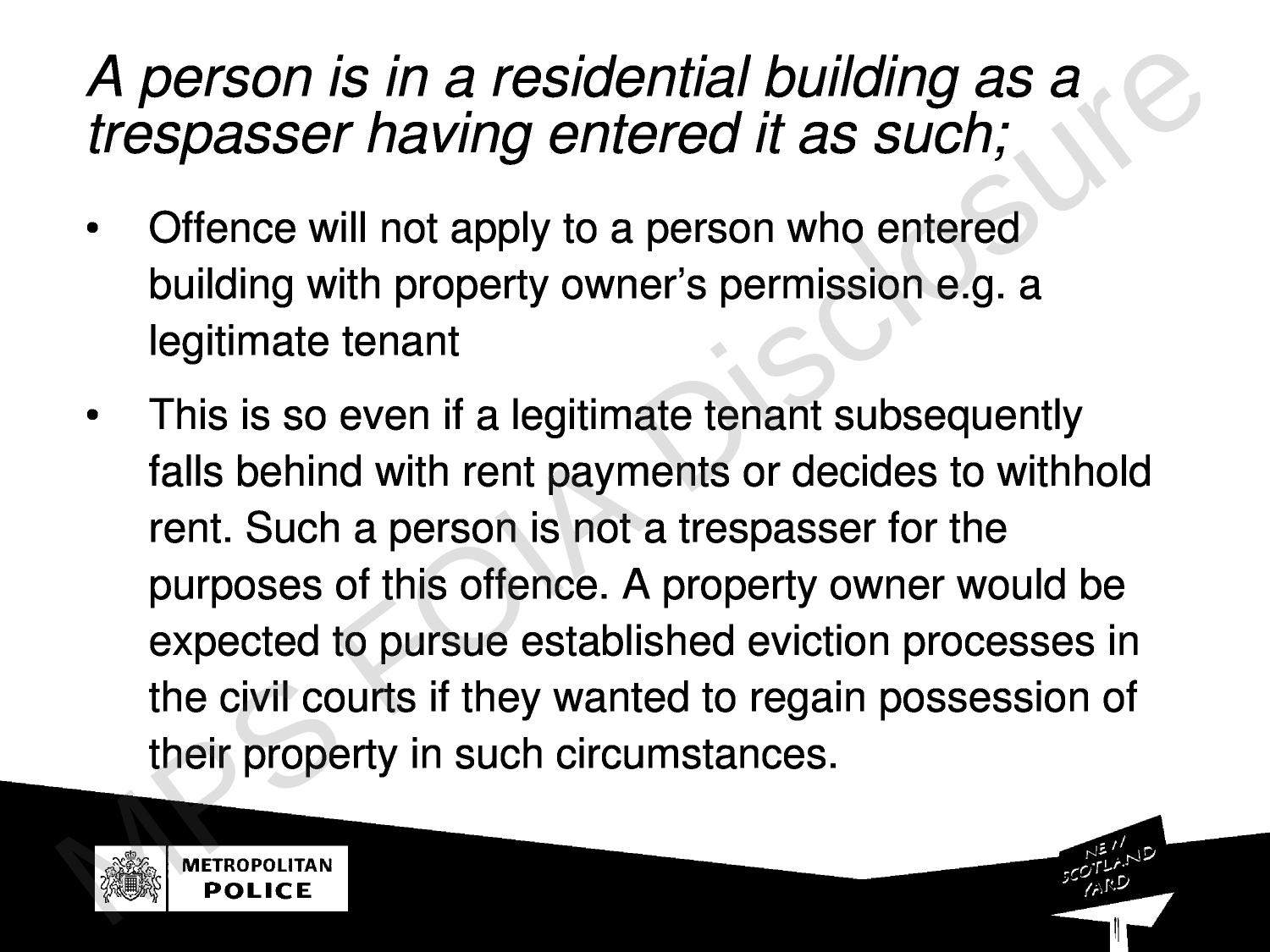#### The person knows or ought to know that they are a trespasser;

- **•** Will not capture people who entered property in good faith reasonably believing they had permission to do so
- **•** For example, where bogus letting agent encouraged **an unsuspecting tenant to occupy somebody else** '**s property**. The person knows or ought to know that<br>they are a trespasser;<br>• Will not capture people who entered property in good<br>faith reasonably believing they had permission to do so<br>• For example, where bogus letting agent encourag

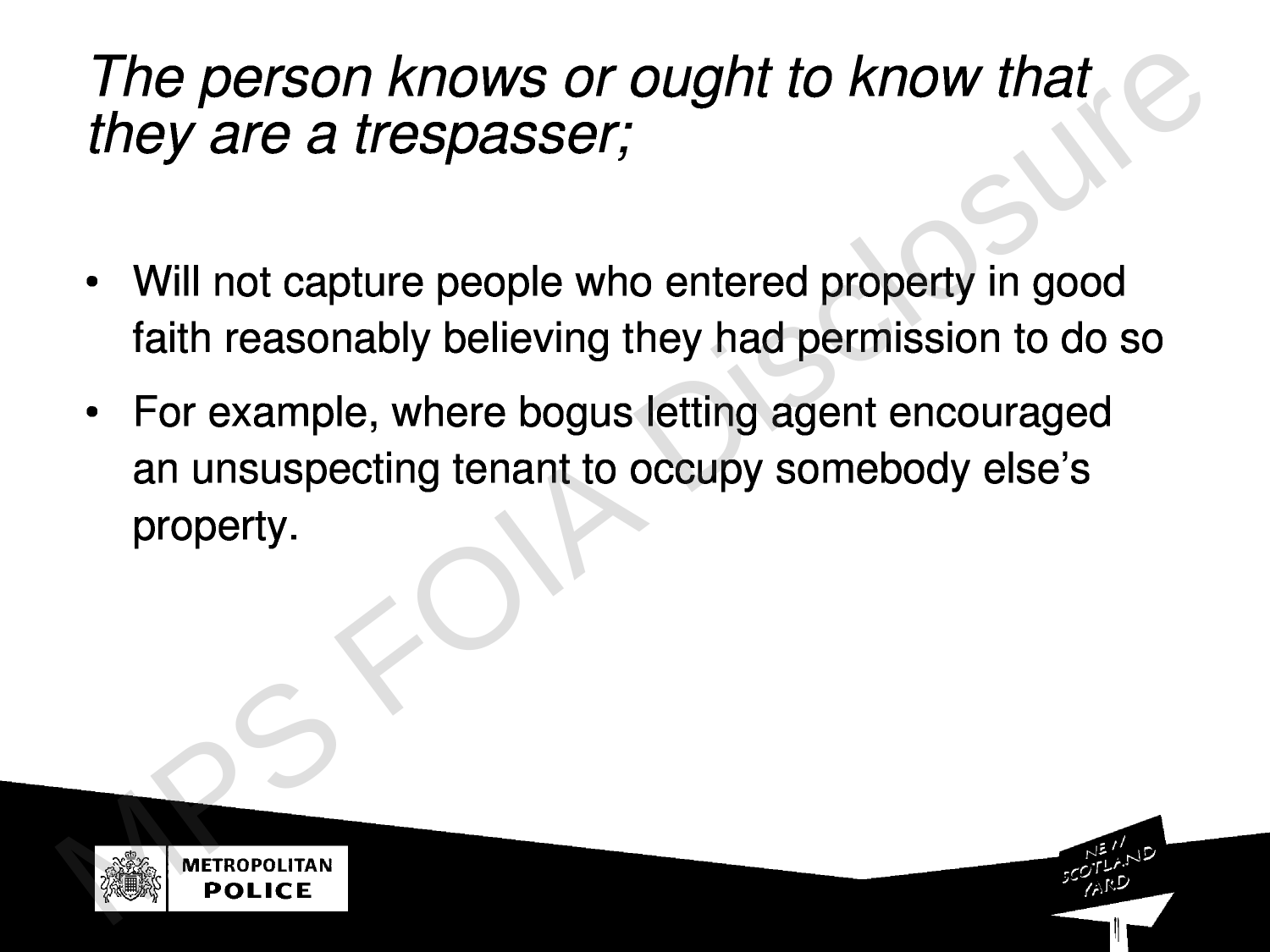#### The person is living in the building or intends to live there for any period

- Ensures that the offence does not apply to people who are in the residential building momentarily or have no **intention of living there** . The person is living in the building or intends<br>to live there for any period<br>• Ensures that the offence does not apply to people who<br>are in the residential building momentarily or have no<br>intention of living there.<br>• A per
	- **A person who enters somebody** '**s entrance hall or** porch to deliver junk mail will not be guilty of an offence !

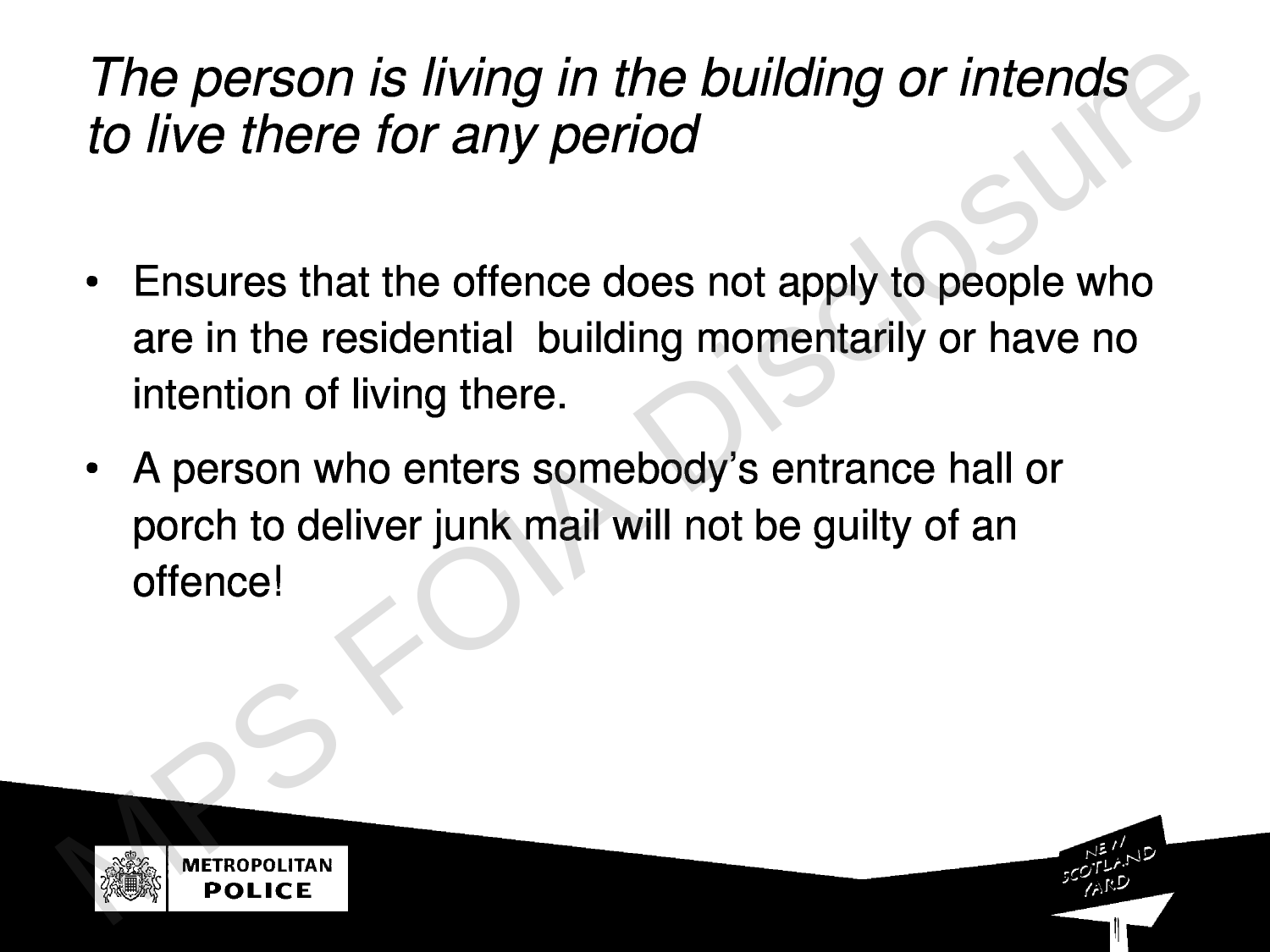## Subsection 2 - 'Holding Over'

- **•** Land law term where a tenancy or licence comes to an end, but the tenant or licensee remains in occupation
- Offence cannot be committed by a person 'holding over' (even if the person leaves and re-enters the building) . **Subsection 2 - 'Holding Over'**<br>
Land law term where a tenancy or licence comes to an<br>
end, but the tenant or licensee remains in occupation<br>
• Offence cannot be committed by a person 'holding<br>
over' (even if the person le

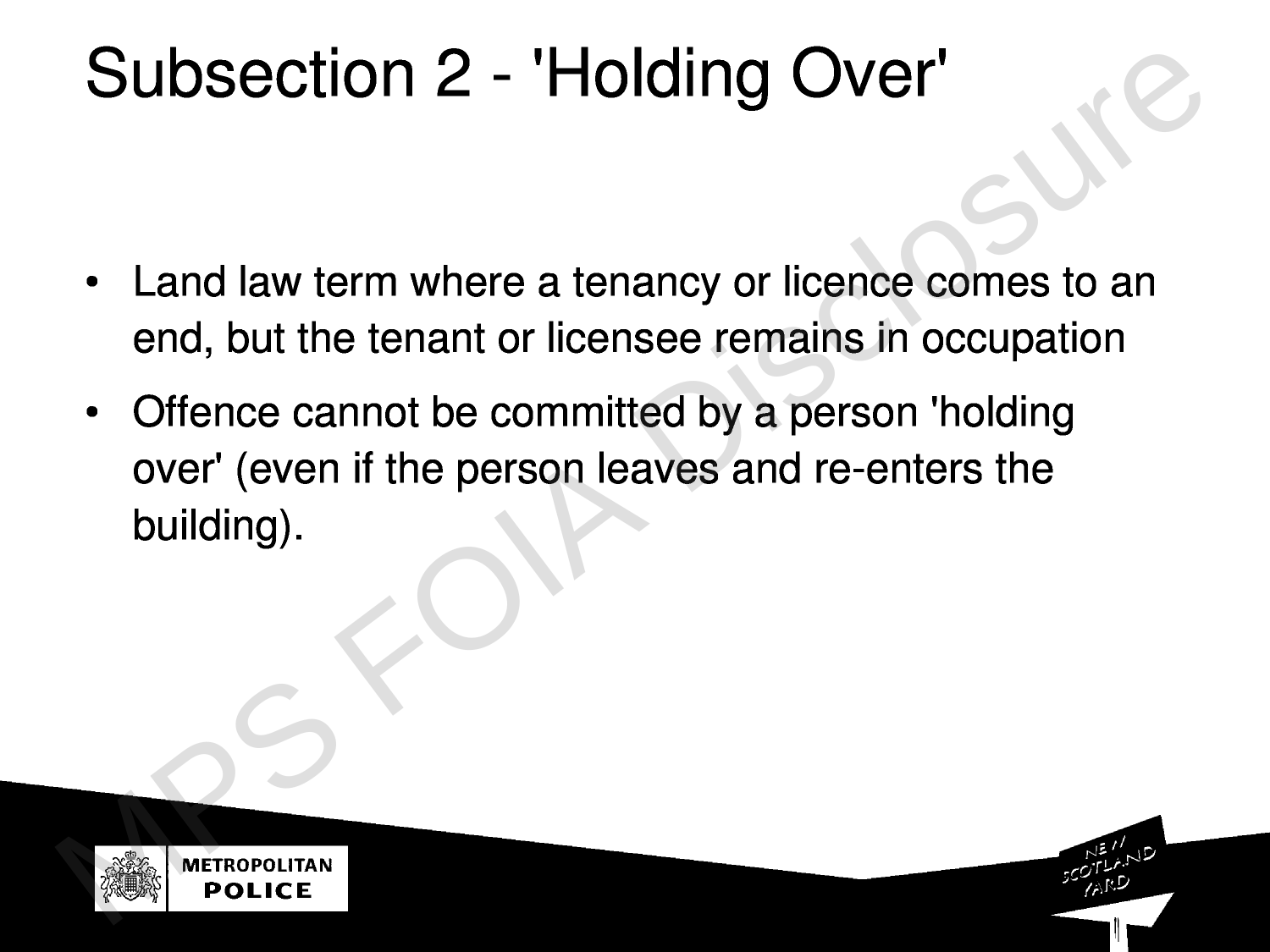# Subsection 3 **-** Residential Building

- **Definition of** ` **residential** ' **building** :
- A) any structure or part of a structure which has been designed or adapted for use as a place to live.
- **This ensures the offence covers barn conversions etc** .
- **B) Building must** have **been designed or adapted before the time of entry for use as place to live**.
- A person who modifies a non-residential building by placing his bedding and personal effects in it would not be committing an offence **Subsection 3 - Residential Building**<br>
• Definition of 'residential' building:<br>
A) any structure or part of a structure which has been<br>
designed or adapted for use as a place to live.<br>
• This ensures the offence covers bar

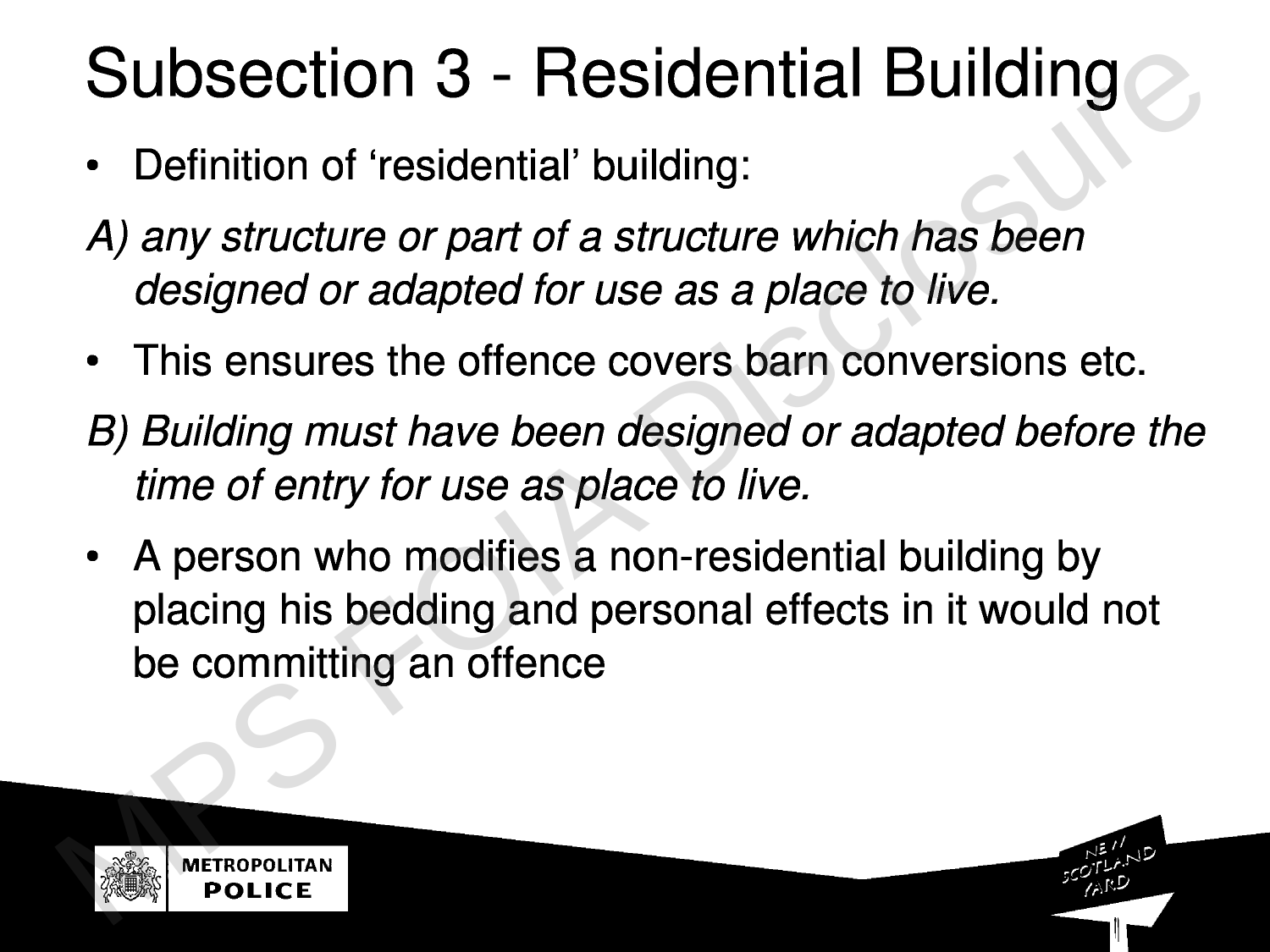# **Subsection 5 - Penalties**

- Summary trial only
- **Maximum penalty of six months** ' **imprisonment and**/**o <sup>r</sup>** level 5 fine **Subsection 5 - Penalties**<br>
• Summary trial only<br>
• Maximum penalty of six months' imprisonment and/or<br>
level 5 fine<br>
• POLICE



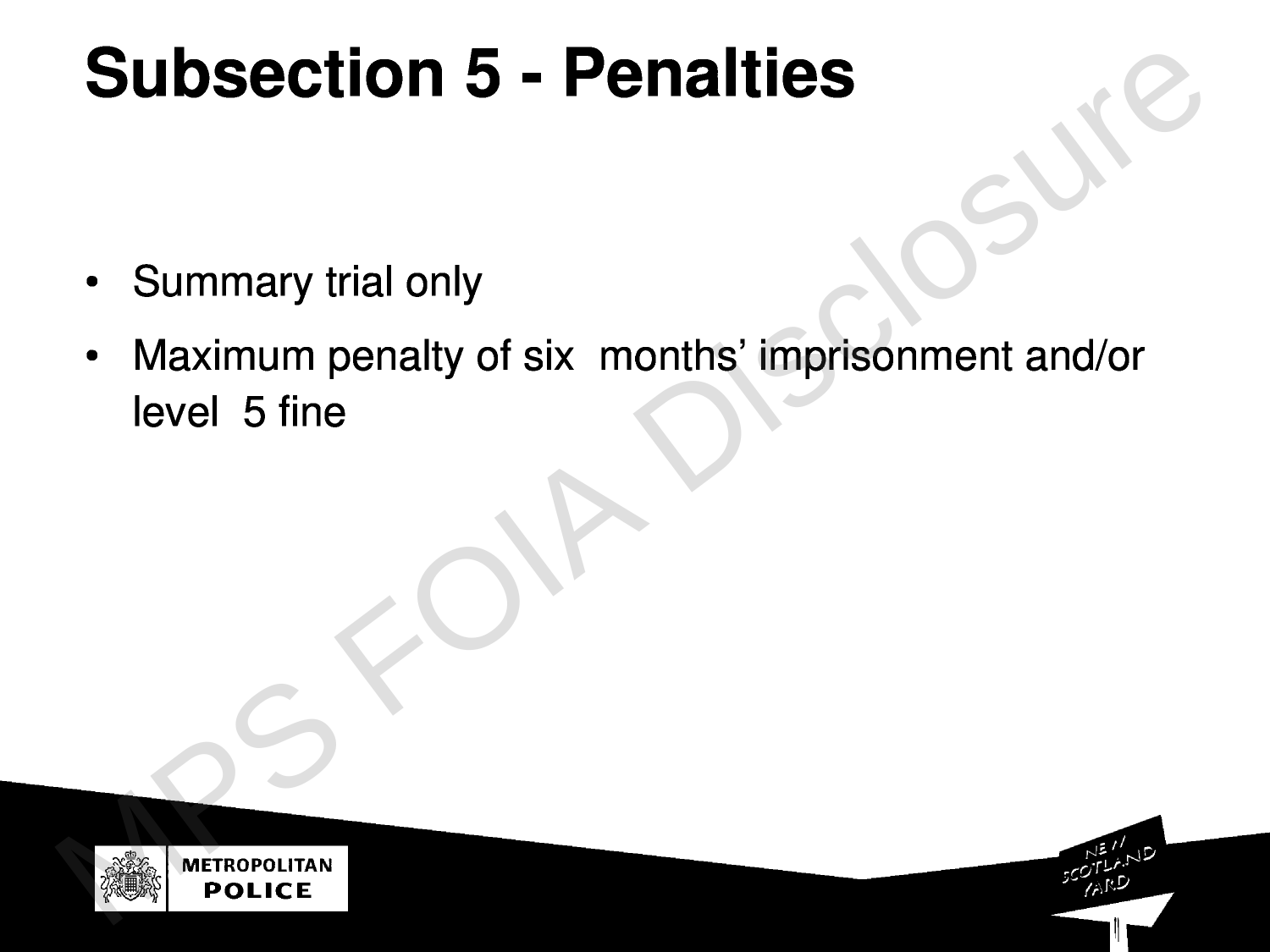# Subsection 7

- **•** Provides that the offence applies regardless of whether the trespasser entered the property before or after commencement of section 144 **Subsection 7**<br>
• Provides that the offence applies regardless of<br>
whether the trespasser entered the property before or<br>
after commencement of section 144<br>
• Designed to stop trespassers rushing to occupy<br>
residential bui
	- **•** Designed to stop trespassers rushing to occupy residential buildings before the offence comes into force
	- Also mean that trespassers who have been living in the premises for many months or years prior to commencement may be guilty of an offence

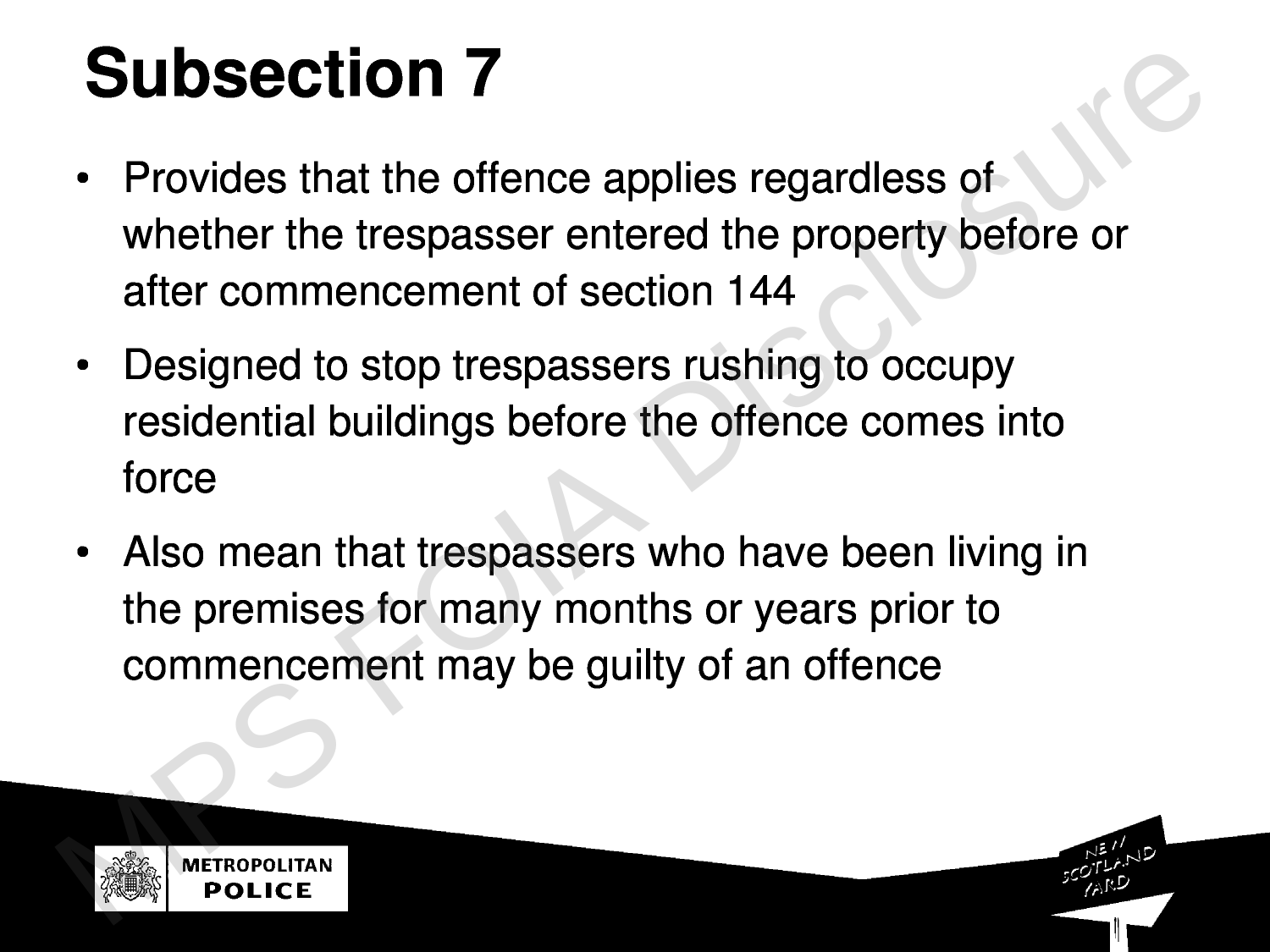# Subsection 8 - Powers of entry

- Section 17 of the Police and Criminal Evidence Act 1984 amended to give police the power to enter premises to make an arrest **Subsection 8 - Powers of entry**<br>
• Section 17 of the Police and Criminal Evidence Act<br>
1984 amended to give police the power to enter<br>
premises to make an arrest<br>
• Power limited to uniformed police officers<br>
Pour limited
	- **•** Power limited to uniformed police officers

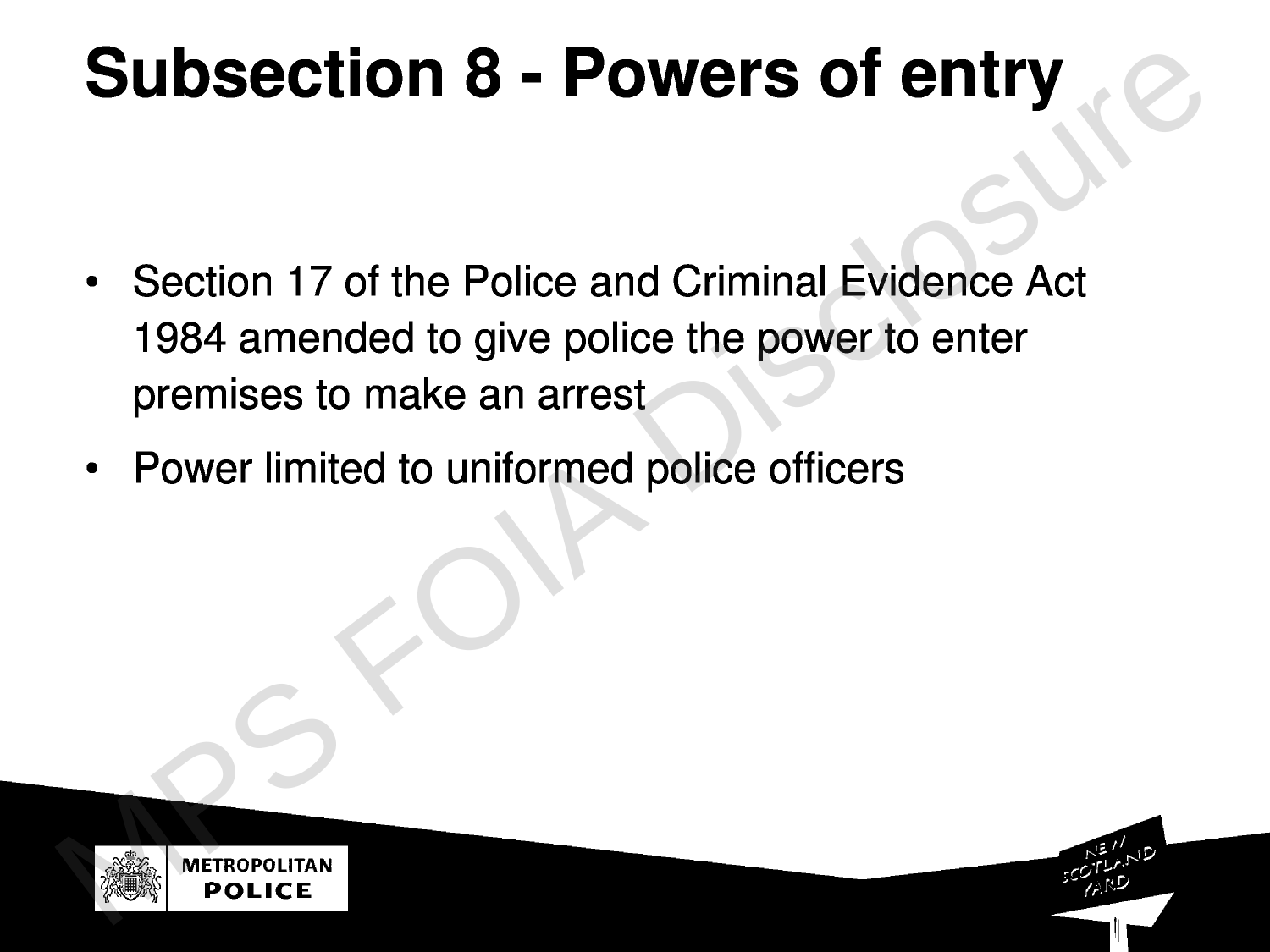# **P**ower of arrest

- Provided by section 24 of PACE
- Subject to necessity and PACE Code G (Arrest) **Forded by section 24 of PACE**<br>
• Subject to necessity and PACE Code G (Arrest)<br>
• Subject to necessity and PACE Code G (Arrest)

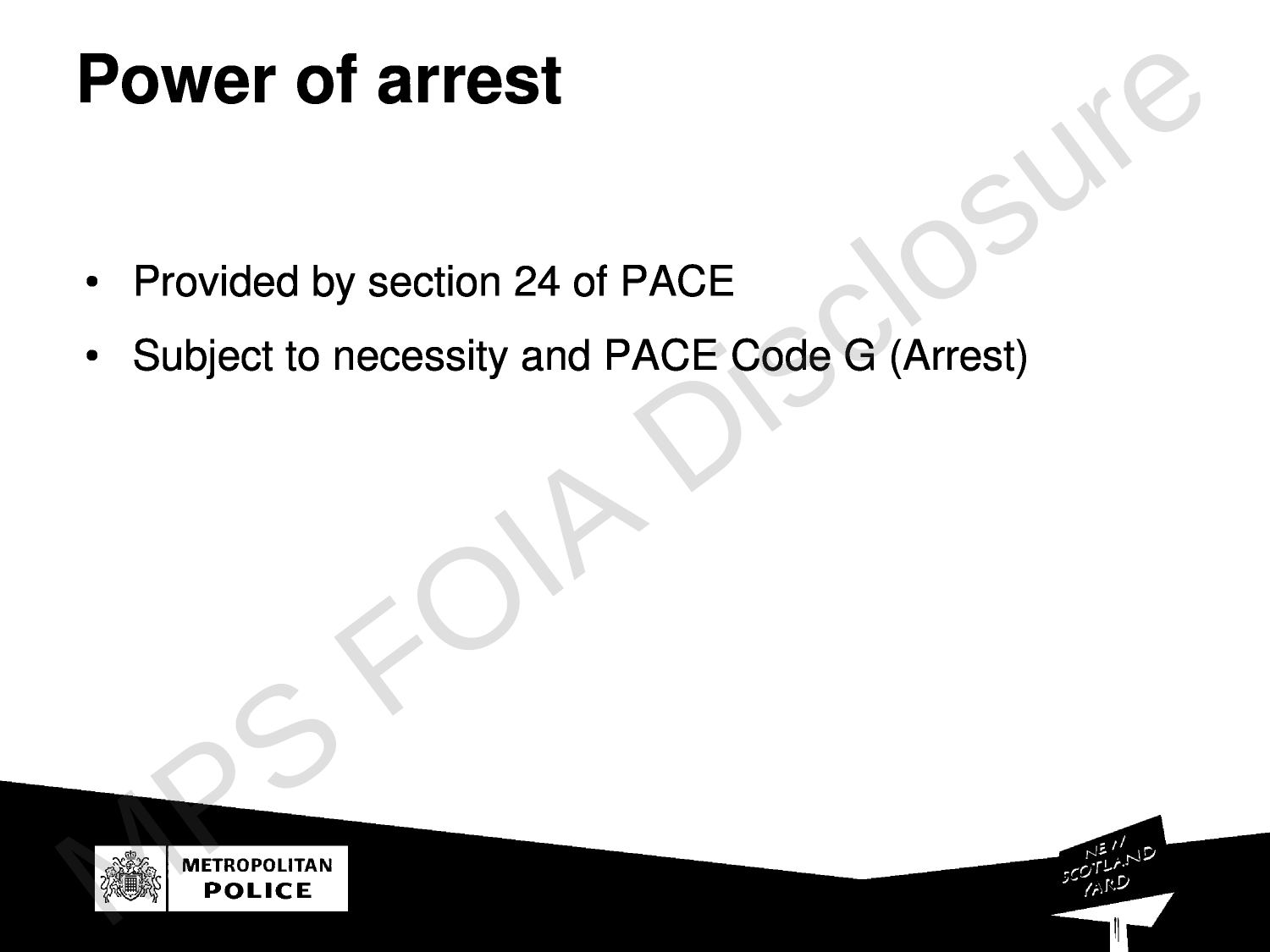## Alternative offences

- Section 1 Criminal Damage Act 1971
- **•** Section 1 Theft Act 1968 Theft
- **•** Section 9 Theft Act 1968 Burglary
- Section 13 Theft Act 1968 Abstracting Electricity
- Section 76 Criminal Justice and Public Order Act 1994 Breach of interim possession order
- Section 7 Criminal law Act 1977 Adverse occupation Protects 'displaced residential occupiers' and 'protected intended occupiers' with wider definition of residential premises that includes ancillary land **Alternative offences**<br>
• Section 1 Criminal Damage Act 1971<br>
• Section 1 Theft Act 1968 - Theft<br>
• Section 9 Theft Act 1968 - Burglary<br>
• Section 13 Theft Act 1968 - Abstracting Electricity<br>
• Section 76 Criminal Justice

METROPOLITAN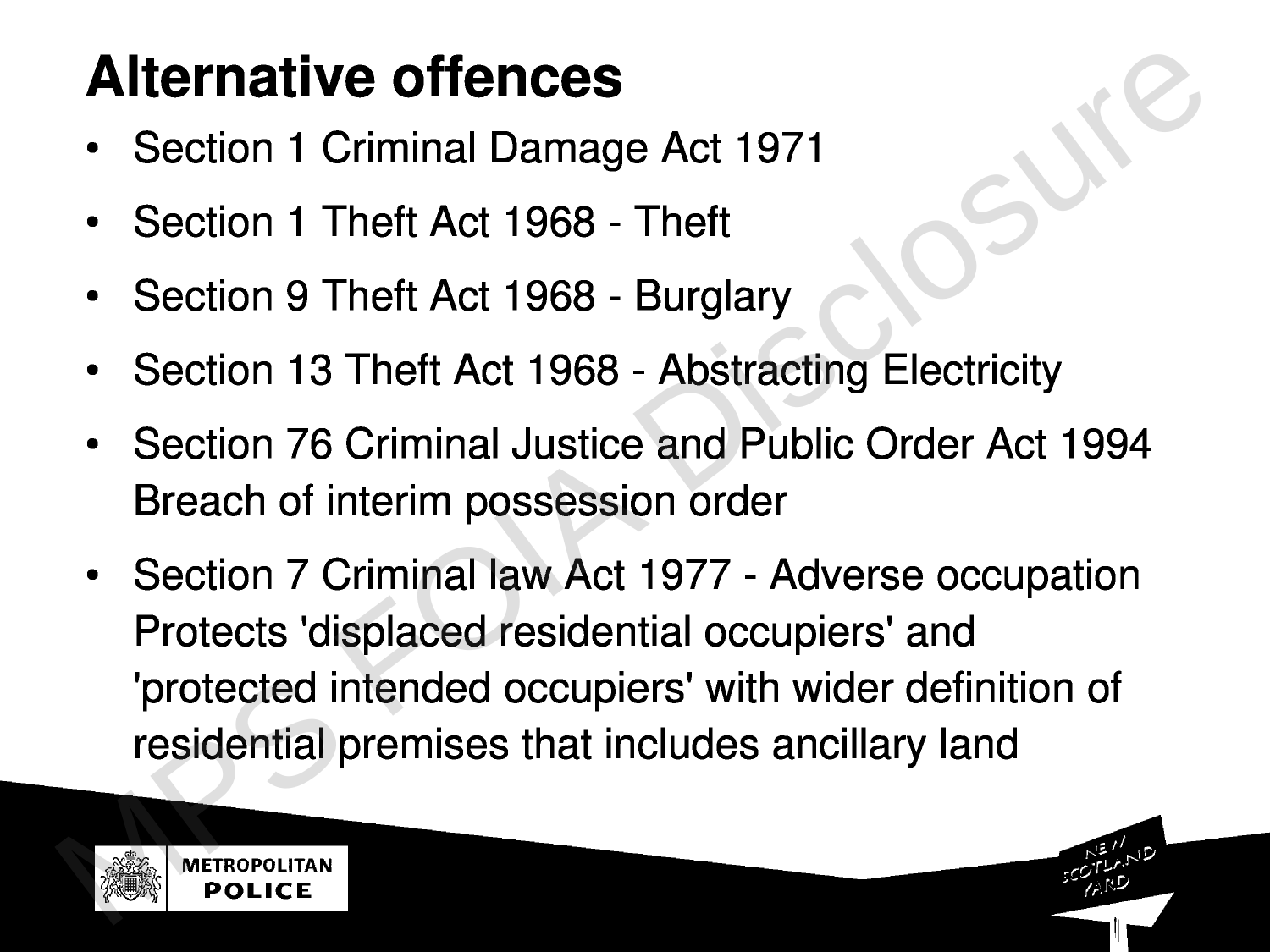#### Section 6 Criminal Law Act 1977 'Squatters' rights'

- Offence for a person, without lawful authority, to use or threaten violence to secure entry to premises against **the will of those inside** .
- The offence is committed where the person who uses or threatens such violence knows that there is someone inside the premises who is opposed to the entry which can include someone who may **themselves be a trespasser**. **Section 6 Criminal Law Act 1977**<br> **Squatters' rights'**<br>
• Offence for a person, without lawful authority, to use or<br>
threaten violence to secure entry to premises against<br>
the will of those inside.<br>
• The offence is commi

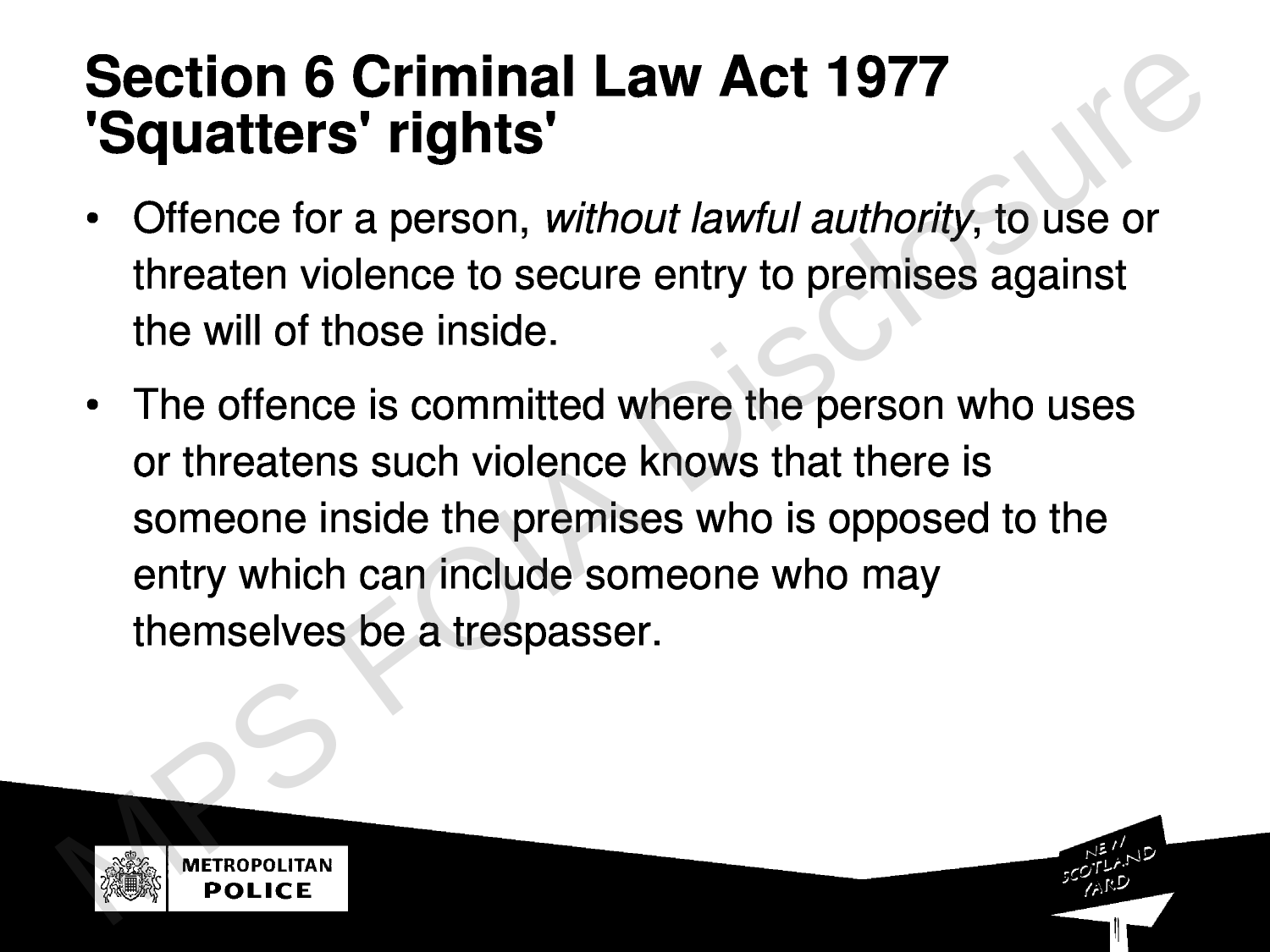## 'Squatters' rights' notices

- The police will have a specific power, under section 17 of PACE, to enter the property to arrest a person who is suspected of squatting in a residential building.
- The police should not therefore be deterred if they **see a** `**squatters**' **rights**' **notice on the door of a residential building asserting that it would be an offence for anyone** ( **including the police**) **to break into the property because they have lawful authority to enter the property to make an arrest**. **Squatters' rights' notices**<br>
The police will have a specific power, under section<br>
17 of PACE, to enter the property to arrest a person<br>
who is suspected of squatting in a residential building.<br>
The police should not ther

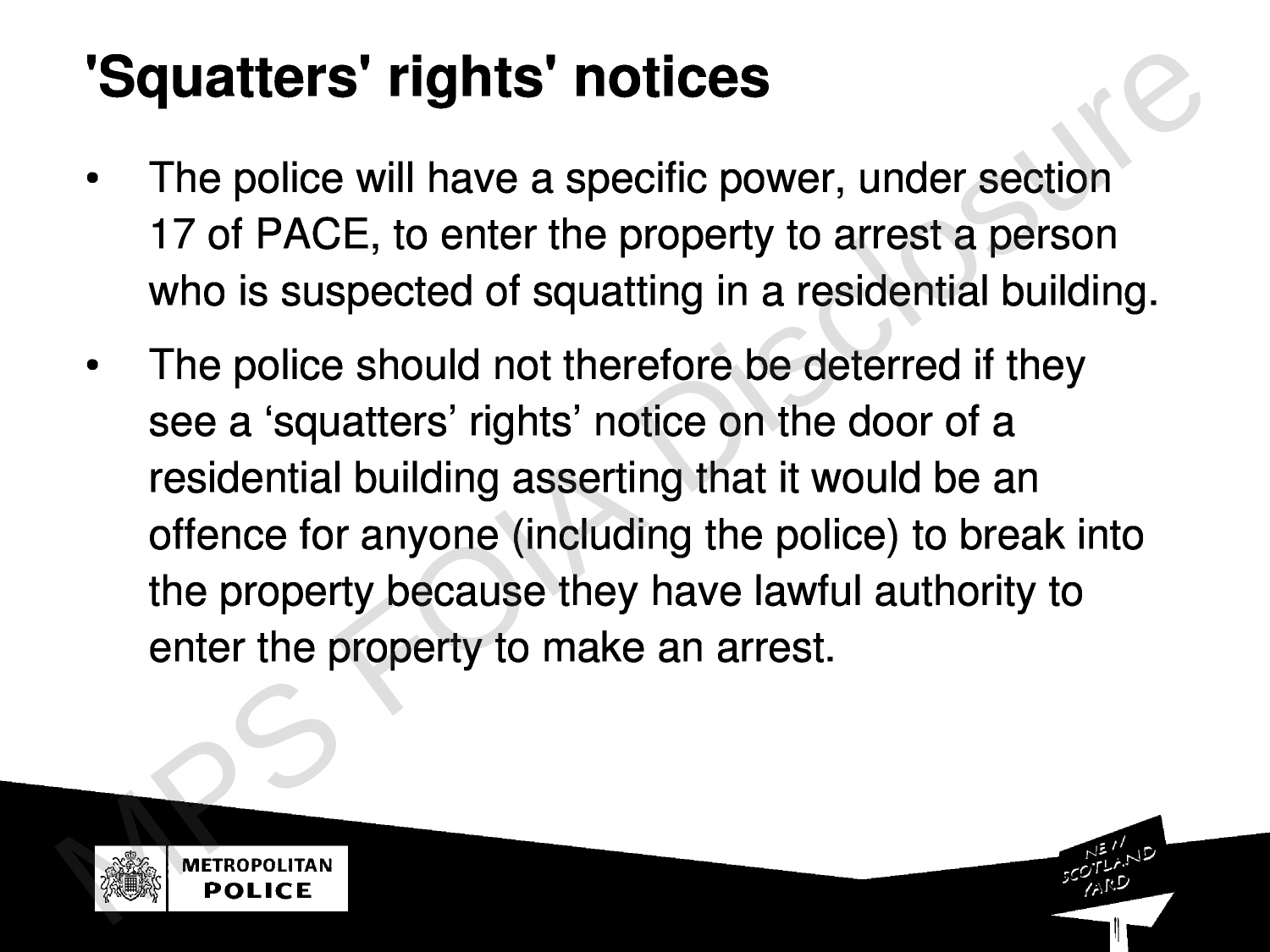#### '**Squatters**' **ri**g**hts**' in **non**-**residential property**

- **It is anticipated that the use of** `**squatters rights**' **notices on residential buildings will diminish once the offence** comes into force but they might continue to be used by **squatters in non** -**residential buildings** .
- **However**, **the offence in section 6 of the 1977 Act would not affect the lawful exercise by police of their powers under PACE to enter residential or non** residential premises to make an arrest for any other indictable offences **Squatters' rights' in non-residential**<br> **property**<br>
It is anticipated that the use of 'squatters rights' notices<br>
on residential buildings will diminish once the offence<br>
comes into force but they might continue to be use

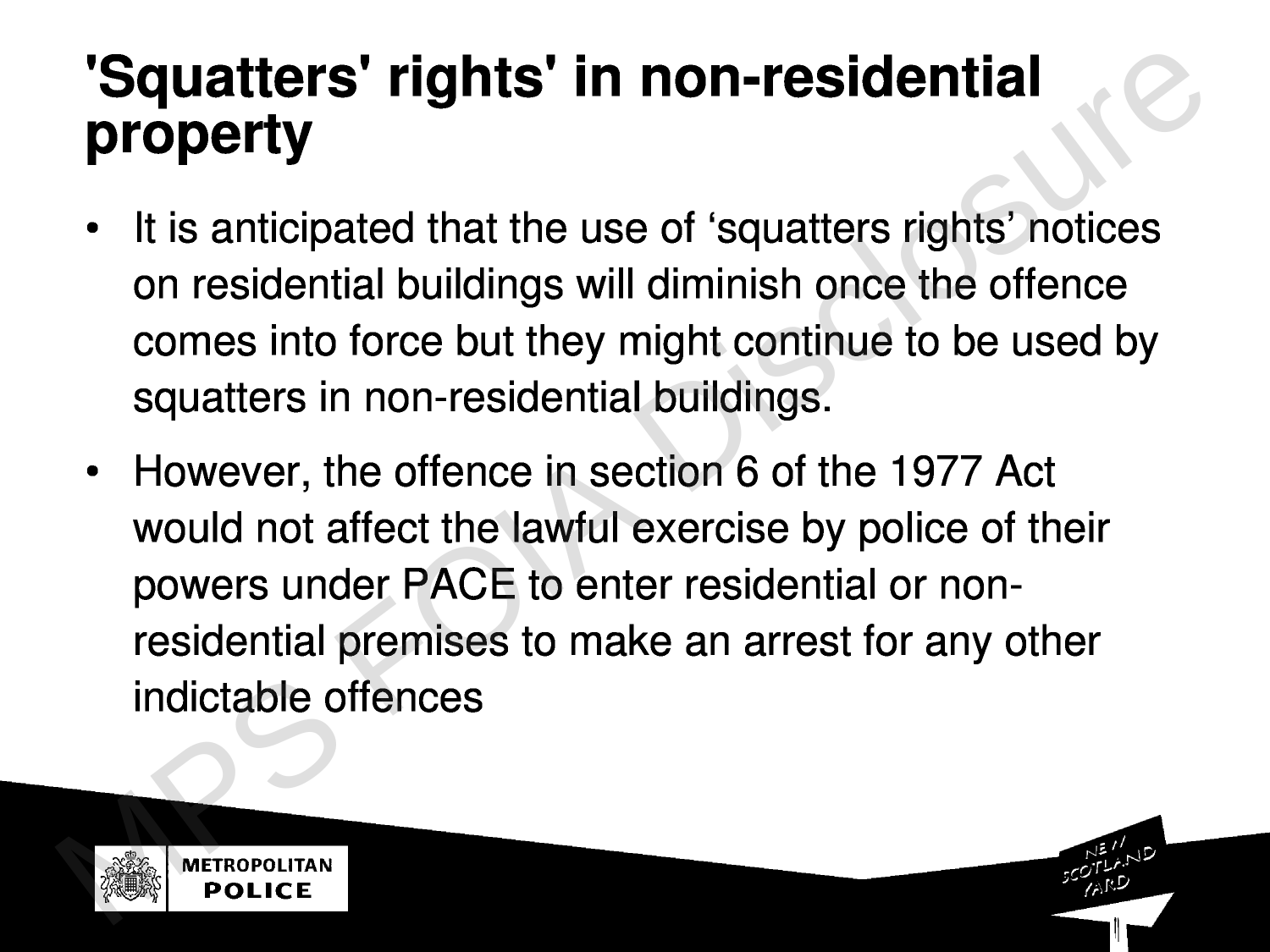## Managing enforcement

- **Commences 1 September 2012**
- Victim expectations what outcome is being sought? What support can be offered?
- Proportionality and necessity consider and document circumstances **Managing enforcement**<br>
• Commences 1 September 2012<br>
• Victim expectations – what outcome is being sought?<br>
What support can be offered?<br>
• Proportionality and necessity – consider and document<br>
circumstances<br>
• Protectio
	- Protection of children consider duty of care
	- CRIS report MPS 'recordable' offence
	- **•** CRIMINT
	- **•** Merlin PAC